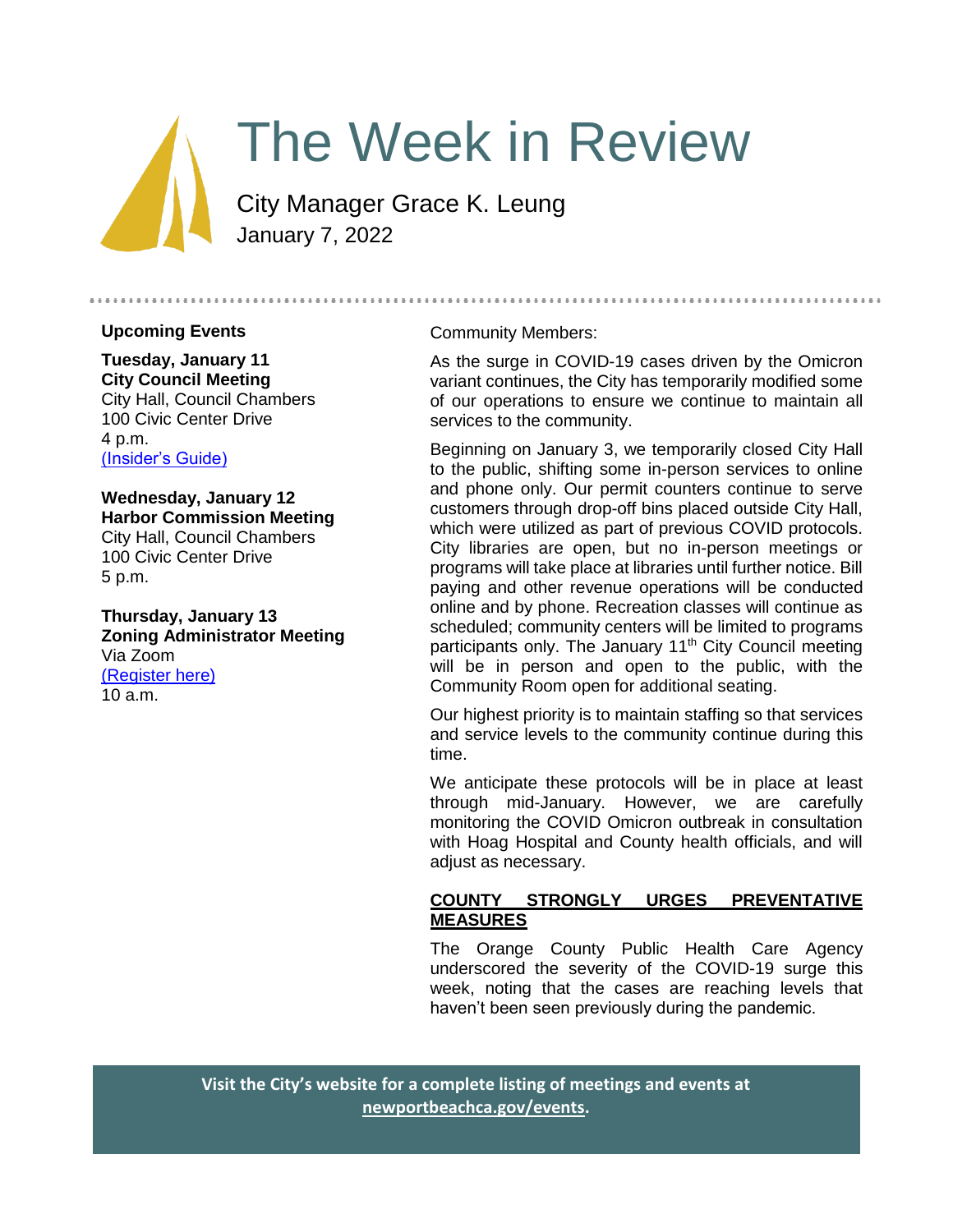The County reports that between December 30 and January 5, the seven-day average COVID-19 case rate in Orange County jumped from 25.5 to 67.5 per 100,000 people and the average number of daily COVID-19 cases rose from 822 to 2,179. The positivity rate also increased from 6.5 to 16.2 percent, hospitalizations from 453 to 673, and ICU admissions from 89 to 114 per day.

The majority of people who are hospitalized due to COVID-19 continue to be among those who are unvaccinated, at 87%. In addition to getting vaccinated, Orange County residents and visitors are encouraged to take the following preventative measures against COVID-19:

## **Get tested 24 hours before and 3-5 days after gathering or traveling:**

- Self-collection, at-home COVID-19 Test Kits are available at no cost to people who work or live in Orange County, and can be ordered online at [ochealthinfo.com/covidtest.](https://ochealthinfo.us4.list-manage.com/track/click?u=2f2593b644c191a74f2a4d25a&id=35eeba435c&e=84e0ec53fe)
- An email address is required for each individual requesting a test kit.
- Each kit comes with a prepaid shipping return label and results are provided within 24-48 hours upon receipt of the specimen.

People without symptoms, or who have mild symptoms and are at low risk of severe disease, should not go to the hospital or emergency room to obtain screening testing. Hospitals are focused on people who are sick and need urgent care. Rapid tests are currently in short supply nationwide; people who are in need of quicker test results are encouraged to check with their healthcare provider or local retail pharmacy for availability of rapid tests.

## **California mask mandate extended to February 15:**

- According to the California Department of Public Health (CDPH), universal masking indoors is now [required](https://ochealthinfo.us4.list-manage.com/track/click?u=2f2593b644c191a74f2a4d25a&id=4774a30f37&e=84e0ec53fe) through February 15, 2022 to slow the spread of COVID-19.
- For full guidance on effective masks as well as guidance for improved fit and protection, click [here.](https://ochealthinfo.us4.list-manage.com/track/click?u=2f2593b644c191a74f2a4d25a&id=98ae6077d4&e=84e0ec53fe)
- For additional frequently asked questions about the State's universal masking mandate, click [here.](https://ochealthinfo.us4.list-manage.com/track/click?u=2f2593b644c191a74f2a4d25a&id=7fd40b0e30&e=84e0ec53fe)

#### **Follow COVID-19 safety precautions:**

- Limit or avoid large gatherings, especially indoors
- Keep a safe distance from others who may be unvaccinated
- Wash and sanitize your hands often and thoroughly
- Ensure good ventilation by keeping doors and windows open
- Regularly self-monitor for COVID-19 symptoms; and
- Stay home if you are sick

# **Recommendations for Pfizer Booster and Additional Primary Doses**

On [January 4](https://ochealthinfo.us4.list-manage.com/track/click?u=2f2593b644c191a74f2a4d25a&id=32684f1157&e=84e0ec53fe) and [January 5,](https://ochealthinfo.us4.list-manage.com/track/click?u=2f2593b644c191a74f2a4d25a&id=116be46196&e=84e0ec53fe) the Centers for Disease Control and Prevention (CDC) issued the following recommendations for the Pfizer COVID-19 vaccine to be administered:

- As a booster dose in individuals ages 12-17
- As a booster dose 5 months after primary vaccination, for individuals age 12 and older
- As a third additional primary dose for moderately or severely immunocompromised children ages 5-11, 28 days after their second dose

The recommendations apply only to the Pfizer vaccine, not to the Moderna or Janssen (Johnson & Johnson) vaccines.

Vaccines continue to be widely available throughout Orange County for walk-in, same day and future appointments. Individuals who are not yet vaccinated or boosted against COVID-19, or are eligible for a third dose (due to immunocompromise conditions) are encouraged to visit a local pharmacy or healthcare provider, or go online to [Vaccines.gov,](https://ochealthinfo.us4.list-manage.com/track/click?u=2f2593b644c191a74f2a4d25a&id=fb99f06d5e&e=84e0ec53fe) [MyTurn.ca.gov](https://ochealthinfo.us4.list-manage.com/track/click?u=2f2593b644c191a74f2a4d25a&id=e31ac66117&e=84e0ec53fe) or [Othena.com,](https://ochealthinfo.us4.list-manage.com/track/click?u=2f2593b644c191a74f2a4d25a&id=aee73100a7&e=84e0ec53fe) to schedule a vaccination appointment.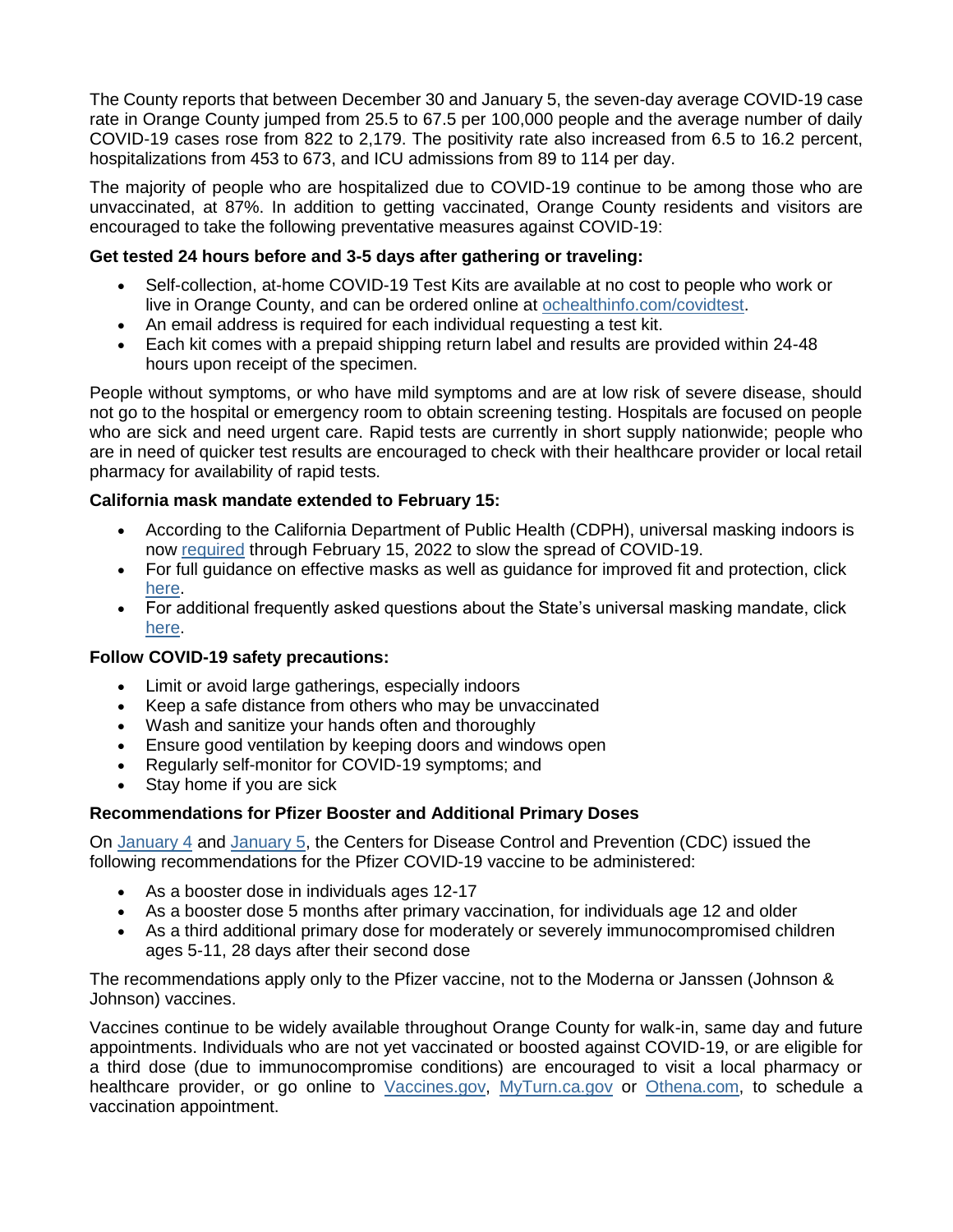For more information on COVID-19 information and resources, including case counts, vaccination and testing in Orange County, visit [ochealthinfo.com/covid.](https://ochealthinfo.us4.list-manage.com/track/click?u=2f2593b644c191a74f2a4d25a&id=5c275fe265&e=84e0ec53fe)

#### **COVID-19 Cases in Newport Beach**

As of January 6, the total cumulative number of COVID-19 cases in Newport Beach was 5,415, an increase of 1,348 cases since December 16. The total number of cases in Orange County as of January 6 was 368,432, an increase of 50,050 cases since December 16. The number of recovered COVID-19 patients countywide as of January 6 was 311,519. These figures are provided to Orange County by the California Department of Public Health. The County's daily, weekday update of COVID-19 case information is [available at this link.](https://ochca.maps.arcgis.com/apps/dashboards/cc4859c8c522496b9f21c451de2fedae) Those seeking vaccination options can visit the HCA page [at this](https://occovid19.ochealthinfo.com/covid-19-vaccine-distribution-channels)  [link.](https://occovid19.ochealthinfo.com/covid-19-vaccine-distribution-channels)

## **Free Christmas Tree Pickup Continues Through January 15**

If you would like free pickup and recycling of your Christmas tree, please remove all lights, ornaments, and bases, and place the tree near your trash carts on the same day as your regular collection service between now and January 15. Trees must be six feet or less, so you may need to cut trees larger than six feet.

#### **Sculpture Exhibition in Civic Center Park, Phase VII – Public Poll**

The Newport Beach City Arts Commission invites members of the community to vote on the final selection of sculptures in Phase VII of the rotating exhibition in Civic Center Park. Facilitated by Arts Orange County, the public survey is open to Newport Beach residents only and will remain open until January 10, 2022.

The sculptures selected for public vote were chosen by the City Arts Commission, and curatorial panel members May Sun, a freelance artist and professor at the California Institute of the Arts, and Brian Peterson, a muralist, former industrial-designer at Kia Design Center America, and founder of the nonprofit organization, The Faces of Santa Ana. Panelists discussed criteria for artwork under consideration and reviewed sculpture applications. The panel evaluated the works in four critical areas -- artistic merit, durability, practicality, and site appropriateness -- and then selected artworks of various sizes, mediums, and subject matter for the public online survey.

The public's vote will select the final ten sculptures that will be installed for Phase VII of the sculpture exhibition. These sculptures will be reviewed by the City Council at the February 8, 2022 Regular Meeting for final approval. Selected sculptures will be on loan to the City of Newport Beach for two years. Sculptors, whose artworks are chosen for installation in Civic Center Park, will receive a small honorarium. The City is responsible for installing the art, while artists are responsible for the maintenance and repair of their work. The outdoor exhibition attracts an audience of all ages, including schoolchildren, the local community, and visitors from Southern California and beyond.

[Take the public online survey to vote for your favorite sculpture.](https://www.sparkoc.com/nb_sculpture_poll/)

#### **Balboa Boulevard Median Improvements Underway**

Construction for the Balboa Boulevard Median Improvements project is now underway. The City's contractor, Green Giant Landscape, will be reconstructing the medians on Balboa Boulevard from 12<sup>th</sup> Street to Medina Way between now and May 2022. Construction is scheduled to be completed prior to the busy summer season. The improvements include widening the existing raised medians, installing new median hardscape, a new median irrigation system and new median landscaping, slurry sealing the roadway, installing new traffic signing and striping, and adjusting utilities to grade. Temporary parking restrictions and lane closures will be in place to facilitate construction activities. These median improvements are a continuation of the improvements previously completed in 2017 on Balboa Boulevard between 21<sup>st</sup> Street and 12<sup>th</sup> Street.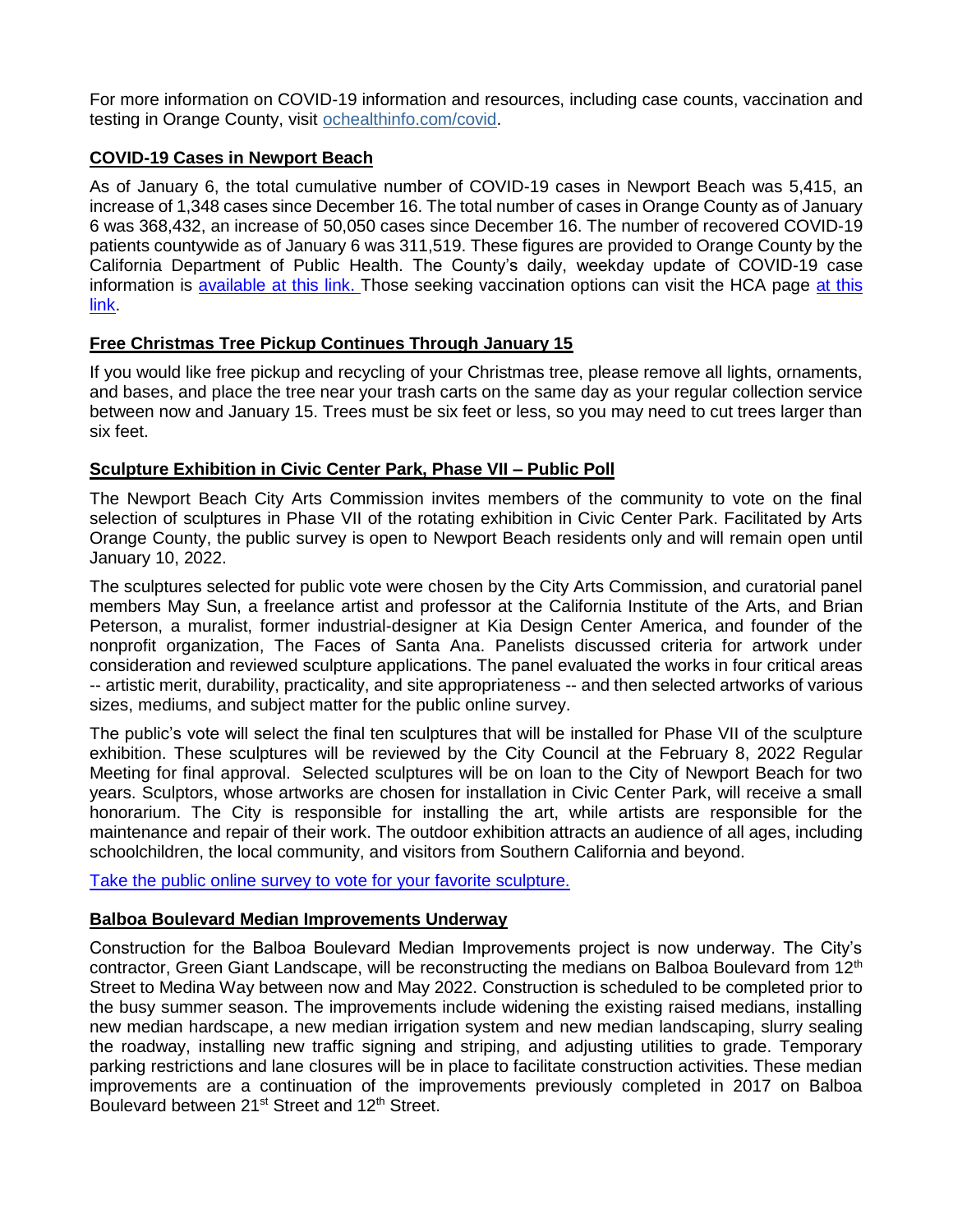In addition, a separate utility construction contract will also be in progress in the same vicinity. Asplundh Construction will be installing fiber optics lines on Balboa Boulevard.

#### **Homelessness Update**

- 20 people who had been experiencing homelessness in Newport Beach are now sheltered in the Costa Mesa Bridge Shelter.
- City Net, the City's contract homeless services agency, helped several clients obtain Emergency Housing Vouchers. Emergency Housing Vouchers, funded by the American Rescue Plan Act of 2021, allow people to pay affordable rent based on their fixed incomes. Nine people experiencing homelessness in Newport Beach have been awarded vouchers. The voucher program is administered by the Orange County Housing Authority. City Net is assisting Newport Beach clients with completing the necessary paperwork, obtaining bank statements, touring potential rental apartments, and more.
- City Net completed housing paperwork for two people who obtained housing opportunities through the County's Coordinated Entry System of care. The Coordinated Entry System matches people with permanent housing opportunities based on their needs and income.
- City Net completed an application with a client to obtain a permanent resident card as an identifying document for housing navigation.
- City Net connected a newly housed person with housing stabilization services to ensure a successful transition.
- Staff continues to provide food gift cards, support, and case management to people sheltering in motels while they await placement into permanent, supportive housing with Emergency Housing Vouchers.

To donate to those experiencing homelessness in Newport Beach, please visit our [Good Giving](https://newportbeachca.gov/trending/community-issues/homelessness/how-you-can-help)  [Program web page.](https://newportbeachca.gov/trending/community-issues/homelessness/how-you-can-help)

#### <span id="page-3-0"></span>**Insider's Guide for the Newport Beach City Council Meeting on January 11, 2022**

Our next City Council meeting is Tuesday, January 11. Items that may be of interest are highlighted below. The entire agenda, and all reports, can be viewed [here.](https://www.newportbeachca.gov/Home/Components/Calendar/Event/68205/72)

A closed session will begin at 4 p.m.

The regular session begins at 5 p.m., with the following items of note:

Consent Calendar:

- A resolution to create a steering committee to help oversee the development of the City's General Plan Update. The committee will help shape the scope of the General Plan update, participate in the selection of a consultant and provide periodic reports to the City Council, among other tasks. The last comprehensive update to the General Plan was in 2006.
- A contract amendment with Burns & McDonnell Engineering Company, Inc., in the amount of \$85,765, for services related to the Newport Bay trash wheel project. The goal of the trash wheel project is to capture a significant portion of floating trash and debris that now flows from the San Diego Creek into Newport Bay and the harbor. The device is modeled after the successful trash wheel installed in Baltimore's Inner Harbor in 2015. It is a moored vessel that uses booms to collect trash and move it to a rotating trash wheel, where it is then transported to a conveyer belt and into a dumpster for collection and disposal. Construction of the trash wheel is expected to begin in late 2022 and be completed in Spring 2024.